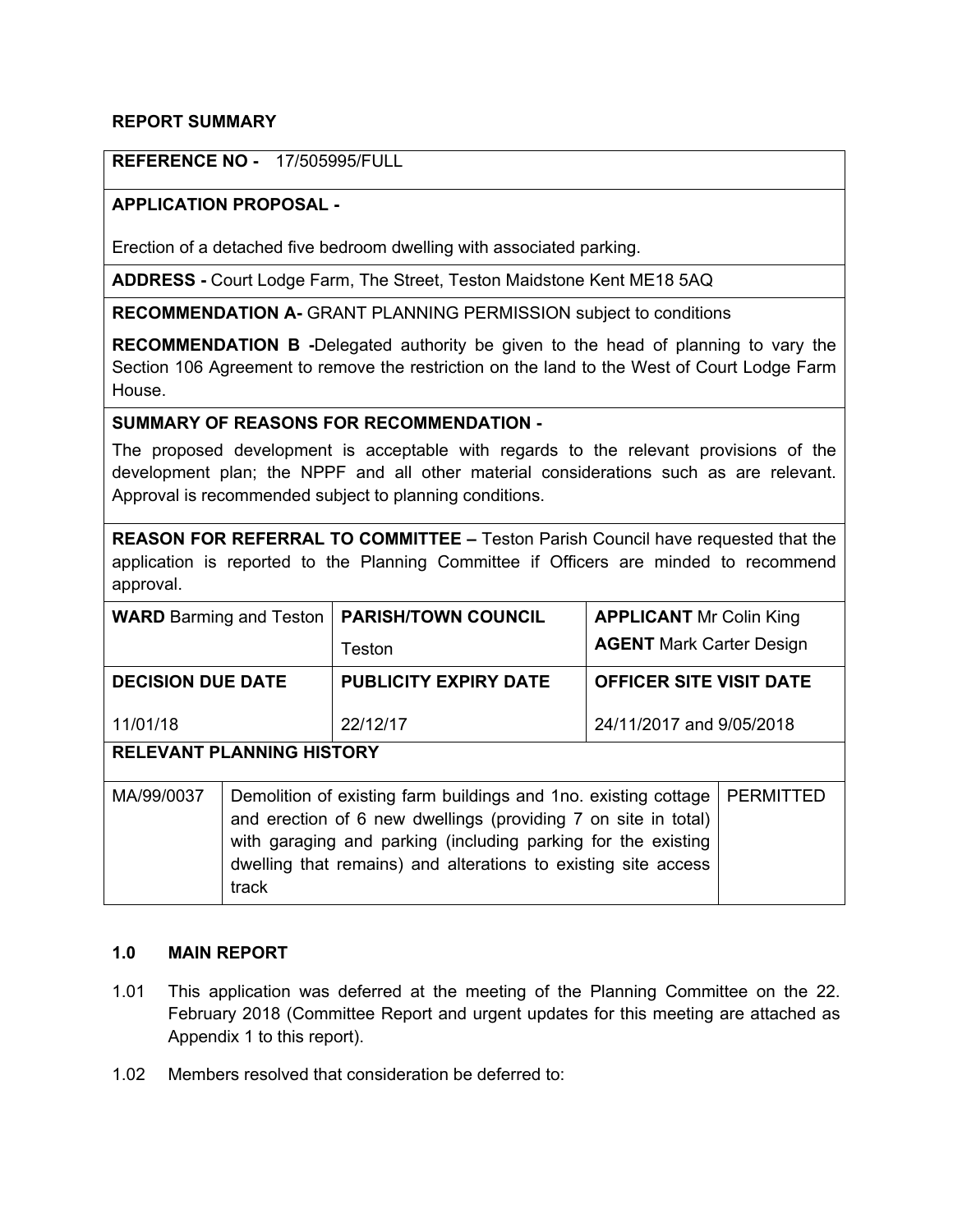- Amend the application to extend the site area (red line application site boundary) to include the private road up to the point where the private road meets the public highway
- To submit Certificate of land ownership B which involves notifying all persons that have an interest in the private road providing site access of the planning application;
- Seek details of the earlier S106 agreement that seeks to restrict further development on the application the site; and
- Enable the Conservation Officer to be in attendance when the application is discussed a second time.

# **2.0 LOCAL REPRESENTATIONS:**

- 2.01 Following consideration of the application on the 22 February 2018 further consultation has been carried out and 23 additional representations have been received from local residents (8 objections and 1 letter in support previously received) raising the following (summarised) issues:
	- Harm to landscaped setting of listed buildings
	- Harm to character of the area
	- Design not in keeping with existing dwellings
	- Harm to conservation area
	- Impact on residential amenity
	- Loss of trees
	- Commercial use of existing dwelling
	- Adverse impact on highway safety
- 2.02 **Teston Parish Council:** Teston PC have written in restating previous objections to the application on grounds that the development would have a significant adverse impact on the remaining garden of Court Lodge Farmhouse and impact on visual amenity of the area.

### **3.0 APPRAISAL**

- 3.01 At the meeting on the 22 February 2018 members resolved that consideration be deferred to:
	- Amend the application to extend the site area (red line application site boundary) to include the private road up to the point where the private road meets the public highway
	- To submit Certificate of land ownership B which involves notifying all persons that have an interest in the private road providing site access of the planning application;
	- Seek details of the earlier S106 agreement that seeks to restrict further development on the application the site; and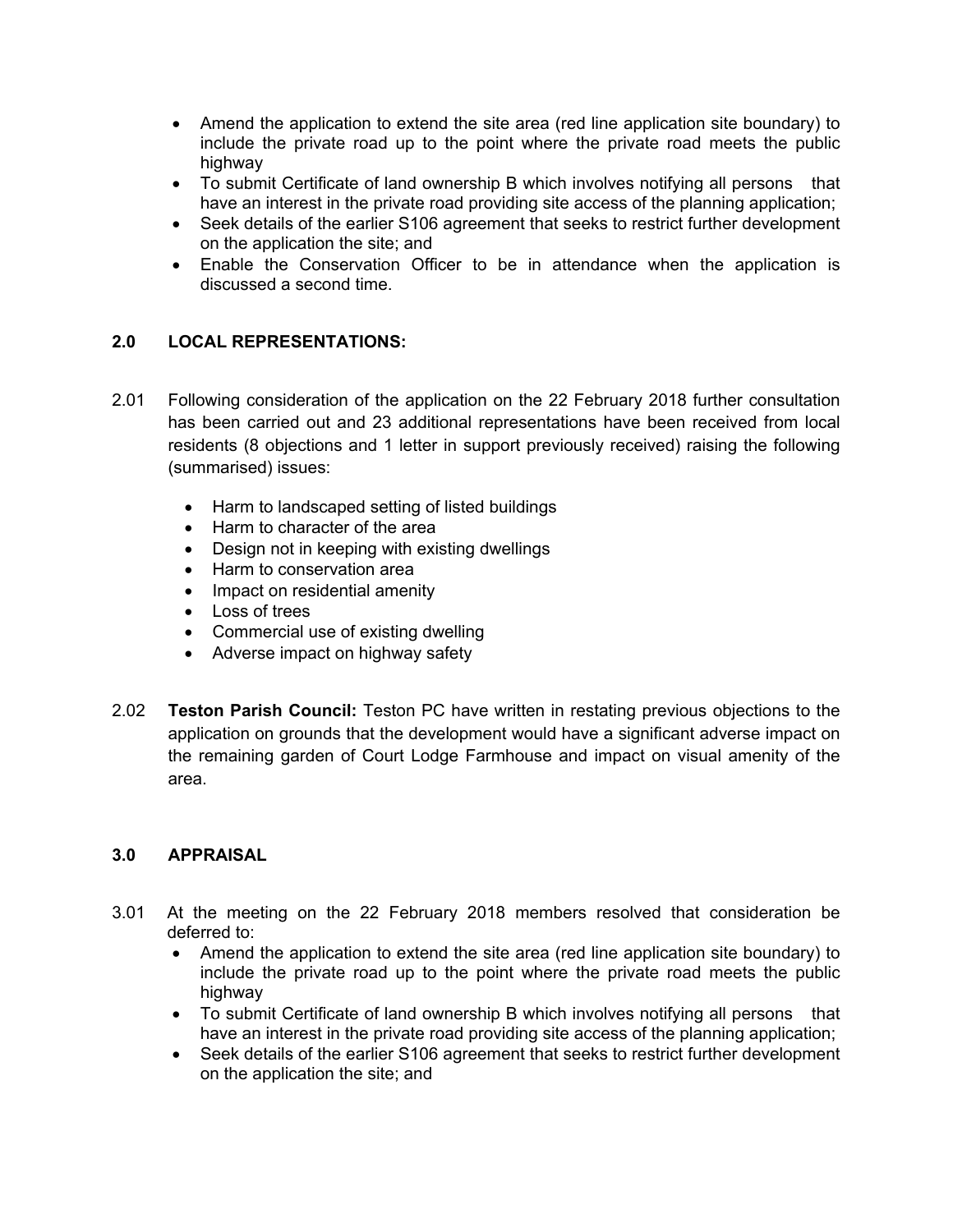- Enable the Conservation Officer to be in attendance when the application is discussed a second time.
- 3.02 Taking each of these points in turn
	- Amend the application to extend the site area (red line application site boundary) to include the private road up to the point where the private road meets the public highway
- 3.03 In response to the above, the applicant has submitted a revised site location plan. The red line application site boundary has been extended to include the access from the site to the public highway along the private road serving the Court Lodge Farm complex.
	- To submit Certificate of land ownership B which involves notifying all persons that have an interest in the private road providing site access of the planning application;
- 3.04 As the application site boundary now includes land not in the applicant's ownership, certificate of ownership B has been completed (to replace the previously submitted certificate A) and parties with an interest in the access road have been notified of the planning application.
	- Seek details of the earlier S106 agreement that seeks to restrict further development on the application the site; and
- 3.05 Planning permission was granted on the 8 July 1999 (reference 99/0037) for the demolition of existing farm buildings and an existing cottage and erection of 6 new dwellings (providing 7 on site in total) with garaging and parking (including parking for the existing dwelling that remains) and alterations to existing site access track.
- 3.06 A Section 106 agreement appended to the permission precludes any further development on the land to the west of Court Lodge Farmhouse or the open land to the south west of the farmhouse bounded to the west by public footpath KM2 and to the south by the A26 Tonbridge Road. Details are attached as Appendix 2 to this report. It is understood that the intention of the agreement is to prevent harm to the character of the area and landscaped setting of the grade II listed building and heritage assets in the vicinity of the site in order to safeguard their significance in the local area.
- 3.07 In the 19 years since the signing of the Section 106 agreement, the national and local planning policy context has changed considerably. Guidance for determining planning applications affecting designated heritage assets was published in the National Planning Policy Framework NPPF (2012) and this is a key material consideration in determining the current planning application. Paragraph 132 and 134 of the document provides guidance on assessing the potential harm to heritage assets. It requires (para 134) that where the development would lead to less than substantial harm to the significance of a designated heritage asset, this harm should be weighed against the public benefits of the proposal, including securing its optimum use.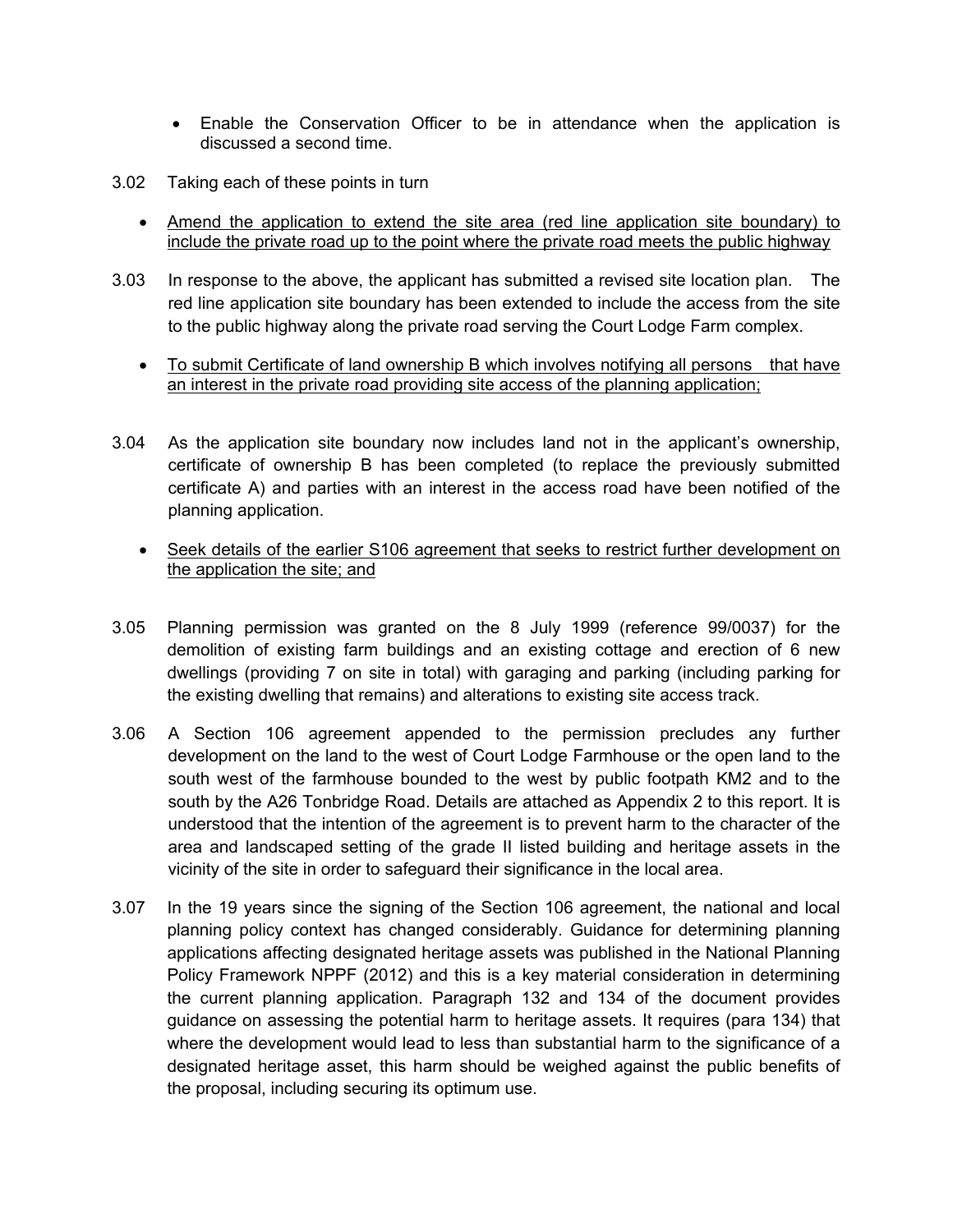- 3.08 In addition to the publication of the NPPF, Maidstone Council has adopted two local Plans (Maidstone Borough-Wide Local Plan in 2000 and Maidstone Borough Local Plan in 2017) since the planning permission in 1999. Key relevant considerations in the current adopted local plan (2017) include policy DM4 which allows some flexibility for the re-use and conversion of historic assets. It states that in assessing applications which would result in the loss of, harm to the significance of a heritage asset, the Council has a duty to apply the relevant test and assessment factors specified in the NPPF. Therefore, the heritage impact of providing a new dwelling at this site needs to be balanced against the benefits of the proposal.
- 3.09. The guidance in the NPPF and adopted local plan (2017) provides reasonable planning grounds for revisiting the planning justification given for the Section 106 agreement appended to the previous grant of planning permission for the site.
- 3.10 The s106 agreement relates to land to the west of Court Lodge Farmhouse and the open land to the south west of the farmhouse bounded to the west by public footpath KM2 and to the south by the A26 Tonbridge Road. The development is proposed on the triangular shaped part of the land on the western flank of the listed building and sufficient separating distance would be retained with this heritage asset to safeguard its significance. The larger area of land to south west of the farmhouse bounded to the west by public footpath KM2 and to the south by the A26 Tonbridge Road would not be affected by this proposal.
- 3.11 At paragraph 6.05 of the report to the meeting on the 22 February (appendix 1) stated that *"The harm posed by the new development is 'less than substantial' (NPPF 134) and the public benefits of the proposal in the provision of a new dwelling in a sustainable location weigh in favour of approving the application. This view is supported by the Council's Conservation Officer who has confirmed that the application land is not critical to the curtilage of Court Lodge Farm which will retain a sizeable garden. The proposal would make a positive contribution to local character and distinctiveness in accordance with the NPPF (paragraph 131) which again weighs in favour of the approval of the application".*
	- Enable the Conservation Officer to be in attendance when the application is discussed a second time.
- 3.12 The Conservation Officer has confirmed that he will be available to attend the committee meeting on the 14 June 2018.

### Other matters

3.13 The consultation responses received since this case was first reported to members have been addressed in the original committee report.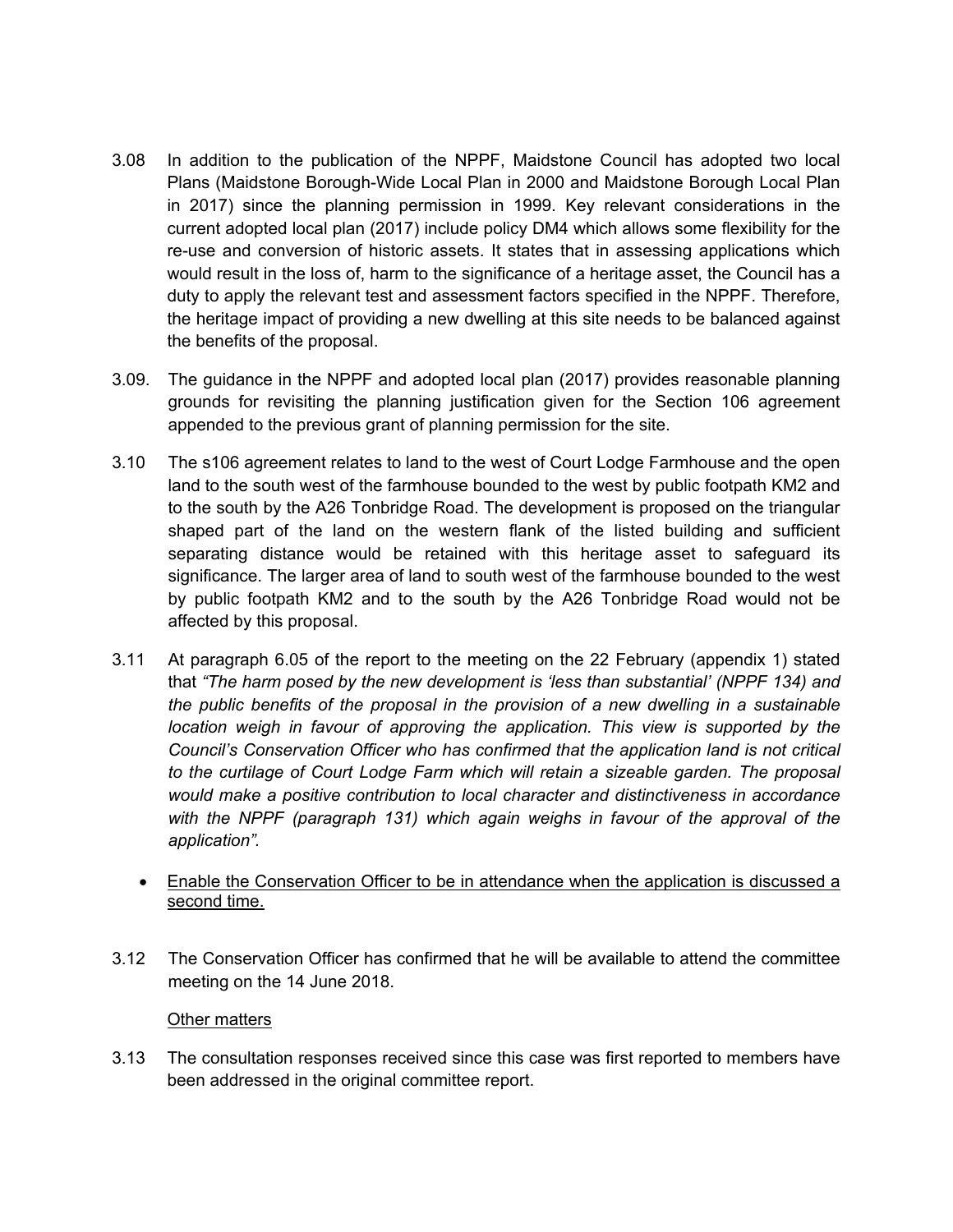3.14 The highways safety implications of the proposal and use of the private road serving Court Lodge Farm were assessed as part of the previous report. It is not considered that the inclusion of the private road up to the point where it meets the public highway in the redline site boundary raises any new highways safety implications. The scale of the development proposed is unlikely to have a significant highways impact. KCC Highways and Transportation have commented on the application and raises no objection on grounds of highways safety.

# **4.0 CONCLUSION**

- 4.01 Members resolved to defer consideration of this application for the site area to be extended to include the private road serving the Court Lodge Farm complex. The redline boundary have been extended up to the point where the road meets the public highway with no additional highway safety issues identified. The relevant certificates notifying all persons having an interest in the private road have been duly served.
- 4.02 The objective of the section 106 agreement is to safeguard the character of the area and landscaped setting of the listed building have been taken into account in accordance with the requirements set out in the NPPF, as confirmed by the Conservation Officer, the benefits of allowing this development outweigh any harm that would result to the significance of the heritage asset, and as such it is recommended that planning permission be granted for the development.

### **RECOMMENDATIONS**

**Recommendation A** -GRANT PLANNING PERMISSION subject to the following conditions:

**Recommendation B** - Delegated authority be given to the head of planning to vary the Section 106 Agreement to remove the restriction on the land to the West of Court Lodge Farm House.

1. The development hereby permitted shall be begun before the expiration of three years from the date of this permission.

Reason: In accordance with the provisions of Section 91 of the Town and Country Planning Act 1990 as amended by Section 51 of the Planning and Compulsory Purchase Act 2004.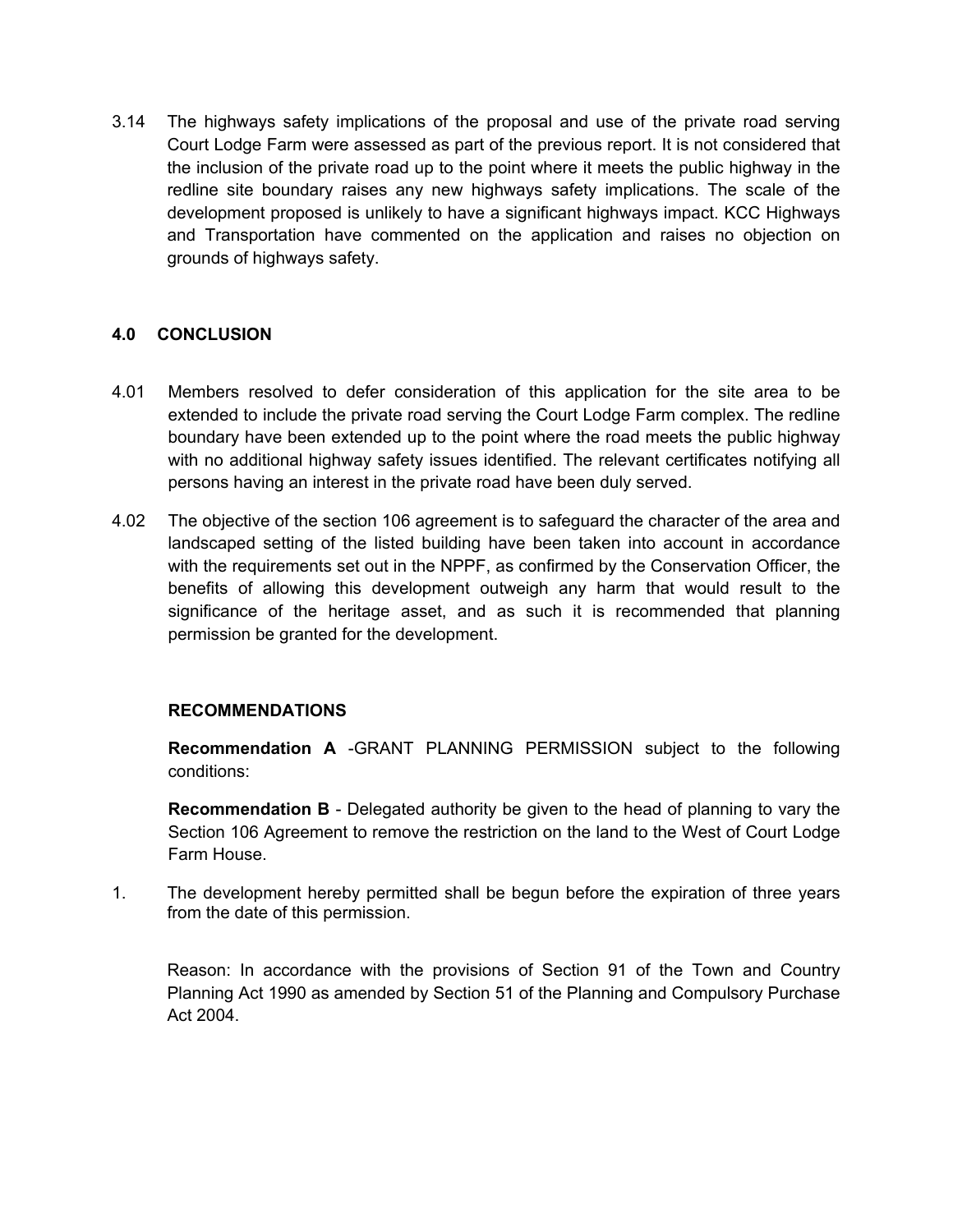2. Notwithstanding the information on the approved plans, no development shall take place until written details of samples of materials to be used in the construction of the external surfaces of the development hereby permitted have been submitted to and approved in writing by the Local Planning Authority. The details shall include cast aluminium rain water goods, aluminium windows, Kent peg roof tiles, brick and mortar masonry sample and either cedar or patinated copper as finishing surface for the front portico. The details shall also specify window sections show that the new windows are set back into the reveals to create the depth in the elevations that is suggested on the planning drawings. The details of the material shall also include sparrow boxes/bricks incorporated into the development.The development shall be carried out in accordance with the approved details.

Reasons: In the interest of amenity and to ensure that the proposed development is satisfactorily integrated with its immediate surroundings.

3. The development hereby approved shall not be occupied until the access and parking areas shown on drawing no: 3124-003 Rev C have first been provided. The approved access and parking areas shall be retained at all times thereafter with no impediment to their intended use.

Reason: In the interests of the free flow of traffic and highway safety.

4. Prior to any part of the development hereby approved reaching damp proof course details of a decentralised and renewable or low-carbon sources of energy and how they will be incorporated into the development shall be submitted for prior approval in writing by the Local Planning Authority. The approved details will be in place before first occupation of any part the development hereby approved and maintained as such at all times thereafter.

Reason: To secure an energy efficient and sustainable form of development to accord with the provision of the NPPF.

5. Prior to occupation of the proposed new dwelling a minimum of one electric vehicle charging point shall be installed and ready for use and in accordance with details that have previously been submitted to and approved in writing by the local planning authority that includes a programme for installation, maintenance and management with the points retained thereafter and maintained in accordance with the approved details.

Reason: To promote the reduction of CO2 emissions through the use of low emissions vehicles in accordance with paragraph 35 of the NPPF.

6. Prior to any part of the development hereby approved reaching damp proof course a scheme for the disposal surface water (which shall in the form of a SUDS scheme) shall be submitted to and approved by the local planning authority. The development shall thereafter be undertaken in accordance with the approved details.

Reason: To ensure satisfactory drainage in the interests of flood prevention.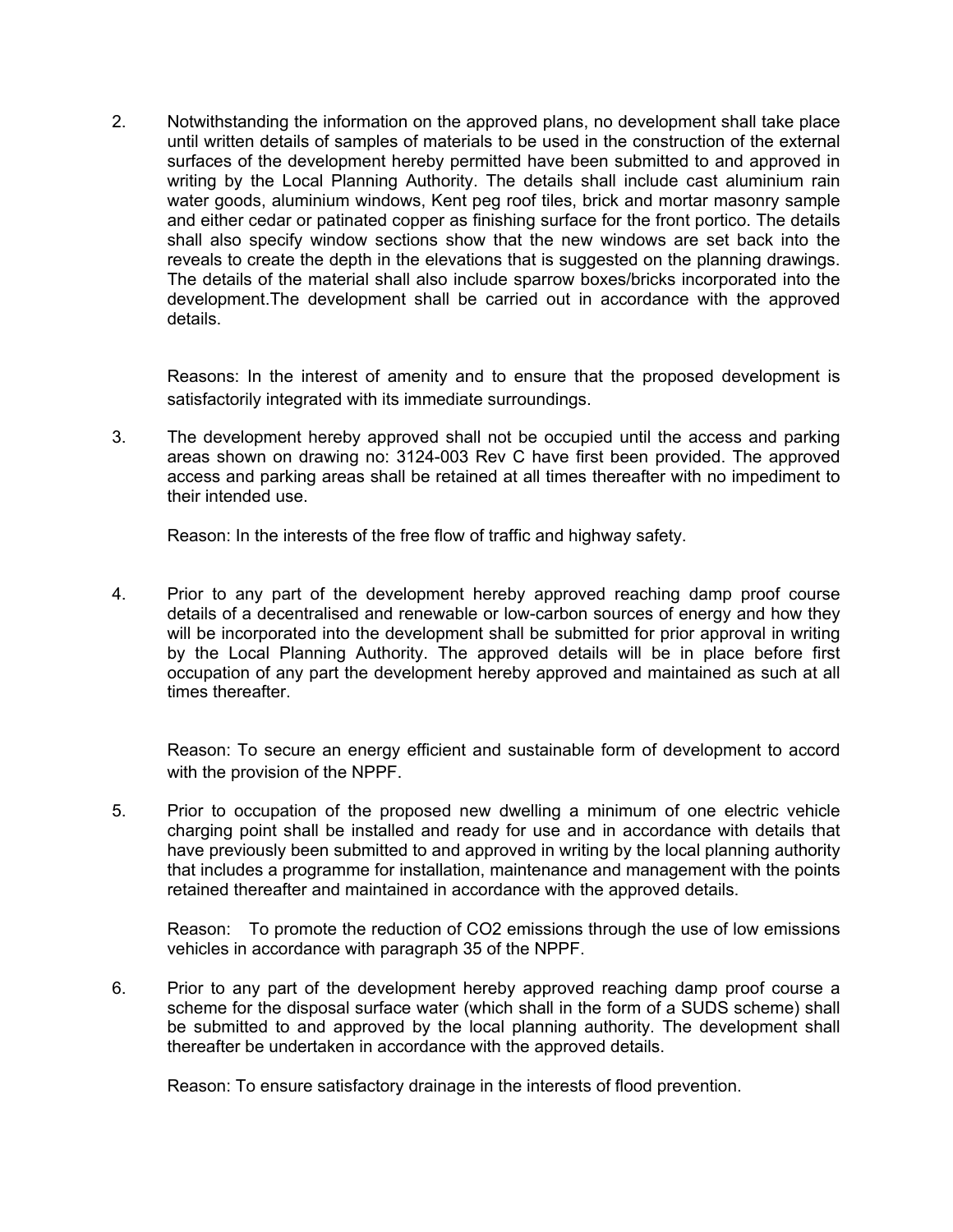7. Before first occupation of the development hereby approved the boundary fencing specified in on the approved plans with refrence number 3124-003 Rev C. A shall have been implemented and retained at all times thereafter to the satisfaction of the Local Planning Authority.

Reason: In the interests of amenity.

8. No development shall not commence until details of soft landscaping and hard landscape works which shall include the use of permeable block paving upon the front parking area and driveway area indicated on the approved plans with reference number 3124-003 Rev C, have been submitted to and approve in writing by the Local Planning Authority and the development shall be carried out in accordance with the approved details before first occupation of the building or land;

Reason: To ensure satisfactory appearance to the development

9. All planting, seeding or turfing comprised in the approved details of landscaping shall be carried out in the first planting and seeding seasons following the occupation of the buildings or the completion of the development, whichever is the sooner; and any trees or plants which within a period of five years from the completion of the development die, are removed or become seriously damaged or diseased shall be replaced in the next planting season with others of similar size and species, unless the Local Planning Authority gives written consent to any variation;

Reason: To ensure a satisfactory external appearance to the development.

10. No development shall take place until the applicant, or their agents or successors in title, have secured the implementation of a watching brief to be undertaken by an archaeologist approved by the Local Planning Authority so that the excavation is observed and items of interest and finds recorded. The watching brief shall be in accordance with a written programme and specification which has been submitted to and approved by the Local Planning Authority.

Reason: To ensure that features of archaeological interest are properly examined and recorded.

11. Before first occupation, the first floor window opening on the east facing elevation of the development hereby approved (as shown on drawing no. 3124-005 Rev B) shall be obscure glazed and shall be incapable of being opened except for a high level fanlight opening of at least 1.7m above inside floor level and shall subsequently be maintained as such to the satisfaction of the Local Planning Authority.

Reason: To prevent overlooking of adjoining property and to safeguard the privacy of existing and prospective occupiers.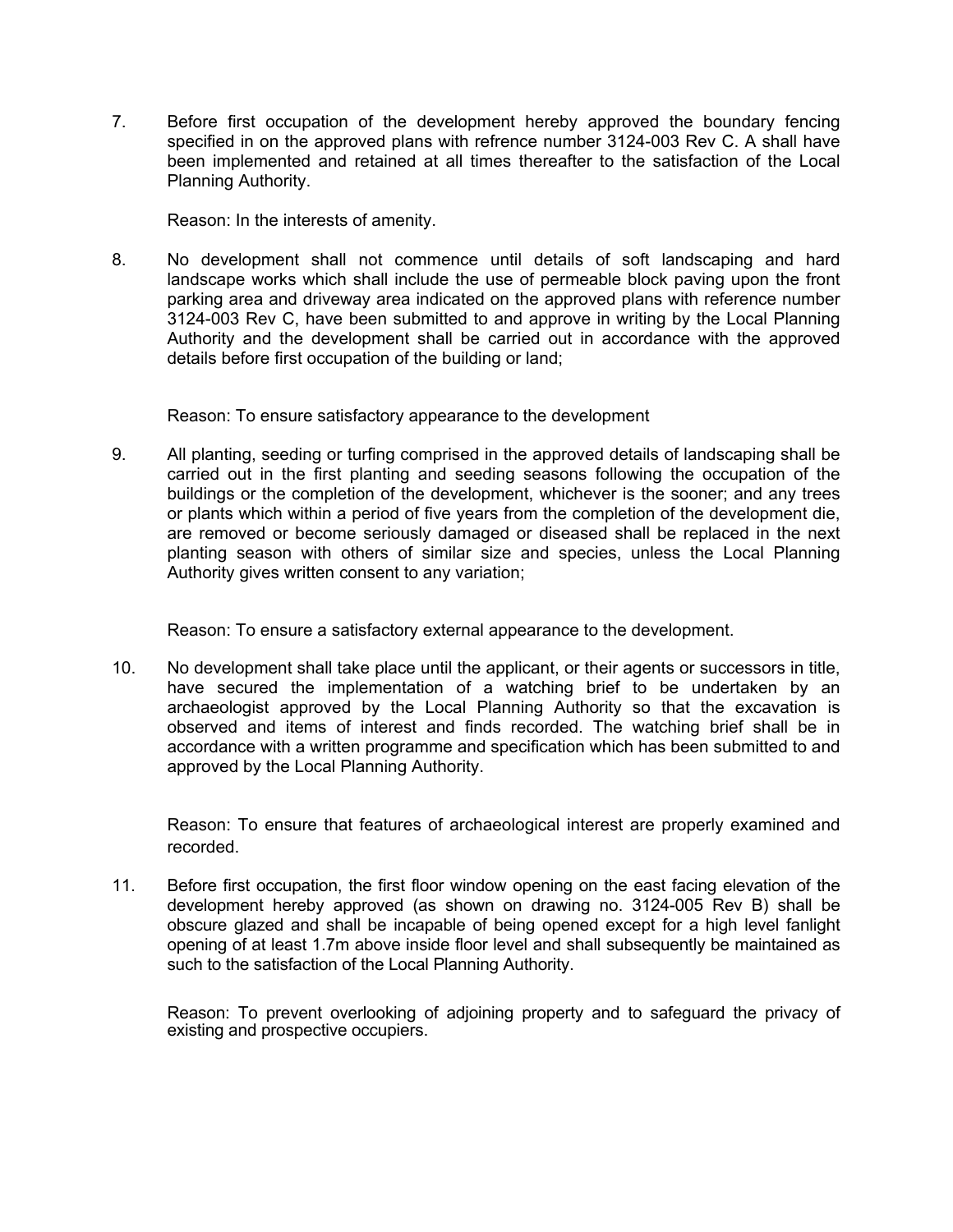12. The development hereby permitted shall be carried out in strict accordance with the following approved plans/drawings received on 16 November 2017.

Plan/Drawing 3124 - 003 Rev C Site Plans Plan/Drawing 3124 - 005 Rev B Elevations Proposed Tree removal Plan Proposed Tree Protection Plan

#### INFORMATIVES

- (1) It is the responsibility of the applicant to ensure, before the development hereby approved is commenced, that all necessary highway approvals and consents where required are obtained and that the limits of highway boundary are clearly established in order to avoid any enforcement action being taken by the Highway Authority. The applicant must also ensure that the details shown on the approved plans agree in every aspect with those approved under such legislation and common law. It is therefore important for the applicant to contact KCC Highways and Transportation to progress this aspect of the works prior to commencement on site.
- (2) The applicant is advised to carry out any work to vegetation that may provide suitable bird nesting habitats outside of the bird breeding season (bird breeding season is March to August) to avoid destroying or damaging bird nests in use or being built. If vegetation needs to be removed during the breeding season then mitigation measures should be implemented during construction in order to protect breeding birds. This includes examination by an experienced ecologist prior to starting work and if any nesting birds are found during work, development must cease until after the juveniles have fledged.
- (3) Attention is drawn to Sections 60 & 61 of the COPA 1974 and to the Associated British Standard COP BS 5228: 2009 for noise control on construction sites. Statutory requirements are laid down for control of noise during works of construction and demolition and you are advised to contact the Environmental Health Team regarding noise control requirements.
- (4) The applicant is advised to carry out clearance and burning of existing woodland or rubbish without nuisance from smoke etc. to nearby residential properties.
- (5) The applicant is advised that in order to avoid nuisance to neighbours they should seek to only use plant and machinery used for demolition and construction between 0800 hours and 1900 hours on Mondays to Fridays and between 0800 hours and 1300 hours on Saturdays and at no time on Sunday and Bank Holidays.